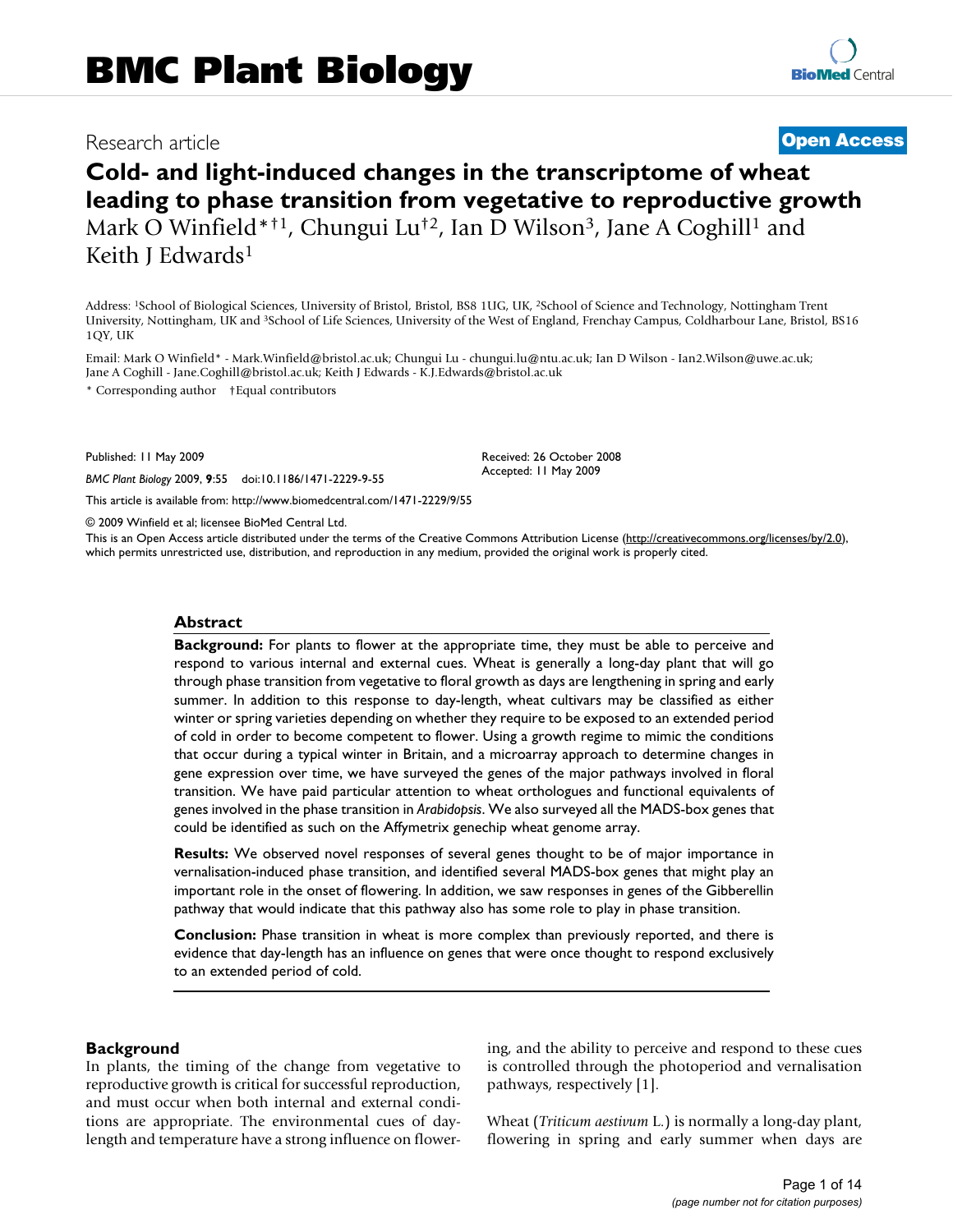lengthening [2]. Additionally, wheat cultivars can be broadly divided into two categories, winter or spring, according to whether they require an extended period of cold to become competent to flower. In winter varieties, change from vegetative to reproductive phase is promoted by exposure to low temperatures  $(3^{\circ}C - 8^{\circ}C)$  for 4–6 weeks. These varieties are planted in the autumn so that seedlings are exposed to the cold of winter and so become competent to flower. However, they only become committed to flower as days lengthen in the spring. In addition to these two external factors, different wheat varieties can be distinguished by the intrinsic rate at which they tend to pass from floral induction to heading. This tendency is referred to as earliness *per se* [3].

In *Arabidopsis*, the genetic factors underpinning phase change have been well-characterised [4-6]. Four major genetic pathways regulate this transition: the photoperiod and vernalisation pathways mediate responses to the environmental cues of light and cold, respectively, whilst the autonomous and gibberellin pathways are dependent on endogenous signals [7-10]. Unfortunately, in studying phase transition in cereals one cannot draw directly on the information gained from the study of *Arabidopsis* since orthologues can't always be found. For example, cereals do not possess an orthologue of the *Arabidopsis FLOWER-ING LOCUS C* (*AtFLC*) gene, an important repressor of flowering [11,12]. To confuse matters more, genes with similar sequence don't necessarily have the same function. None-the-less, comparative genetics may still provide a promising starting point for a search of candidate genes involved in phase transition in the cereals. This certainly seems to be the case for the photoperiod pathway where there is a remarkable degree of conservation of functional components between *Arabidopsis* and rice [13]. However, the vernalisation pathway may have evolved independently in dicots and monocots such that they use different genes to retard flowering until winter has passed [8]. Thus, although much is known about the genes involved in floral transition in *Arabidopsis*, only recently have candidates for the key regulators determining vernalisation requirement in cereals been identified [14,15].

In the temperate cereals barley and wheat, two genes, *VRN1* and *VRN2* (unrelated to the identically named genes in *Arabidopsis*), have been reported to be the key elements in the vernalisation pathway [15-17]. Several papers addressing the issue of vernalisation have considered the interaction of just these two genes. A case in point is the model presented by Yan et al. [15] in which *TaVRN1* and *TaVRN2* are presented, respectively, as a promoter and repressor of flowering (see Additional file 1, for a schematic representation of this). According to the model, *TaVRN1* is constitutively expressed in spring wheats but in winter varieties is up-regulated as a consequence of vernalisation. Conversely, *TaVRN2* is highly expressed in winter varieties, thus repressing flowering, but not in spring varieties. It has been hypothesised that in winter wheats, extended periods of cold bring about down-regulation of *TaVRN2* and, as a consequence, the up-regulation of *TaVRN1* and commitment to flowering.

Using Affymetrix Genechip Wheat Genome Arrays as the platform for our analysis, we were able to consider the broad-scale response of the transcriptome to the changes in temperature and light that occur during a simulated autumn to winter transition. In this paper, however, we principally focus our attention on the components of the vernalisation pathway. However, our experimental design was such that we have also been able to draw conclusions about the impact on phase transition of several components of other flowering pathways. Finally, using a microarray approach rather than a more targeted approach allowed us to observe the expression profiles of genes that, *a priori*, we would not have assayed, and have been able to identify potentially important new players in phase transition.

### **Results and discussion**

The growth conditions were established to broadly simulate those that would be experienced by plants sown in October in Britain. In particular, attention was paid to the details of suitable light quality and photoperiod (Table 1), because there is evidence that sustaining high light intensity and an extended photoperiod while reducing temperature may result in stress related patterns of gene expression [18].

Winter (Harnesk and Solstice) and spring wheat (Paragon) varieties of wheat were grown at 16°C day/14°C night for 21 days, and then, over a period of nine weeks, exposed to a slow, stepped decline in temperature and light (Table 1). The developmental state of the crown tissue was assessed in thin tissue sections at the end of each temperature stage (every 7 days from the third week onwards). As shown in Figure 1, after six weeks' growth, crowns in the spring variety were much more advanced in their development than those in the two winter varieties – while the apices of the winter varieties were at approximately stage 2 (elongation and early formation of leaf primordia), according to the scale proposed by Gardner et al. [19], in Paragon a distinct spike with enlarging spikelets and early glumes was evident (stage 5 or 6). Indeed, apices of Paragon showed signs of double ridge formation as early as the fifth week. The winter varieties were assessed to be fully "vernalised" 12 weeks post-germination, and plants treated in this way went on to flower when returned to warmer, long-day conditions (see Additional file 2). Unvernalised, plants of Harnesk and Solstice did not flower (see Additional file 2, A).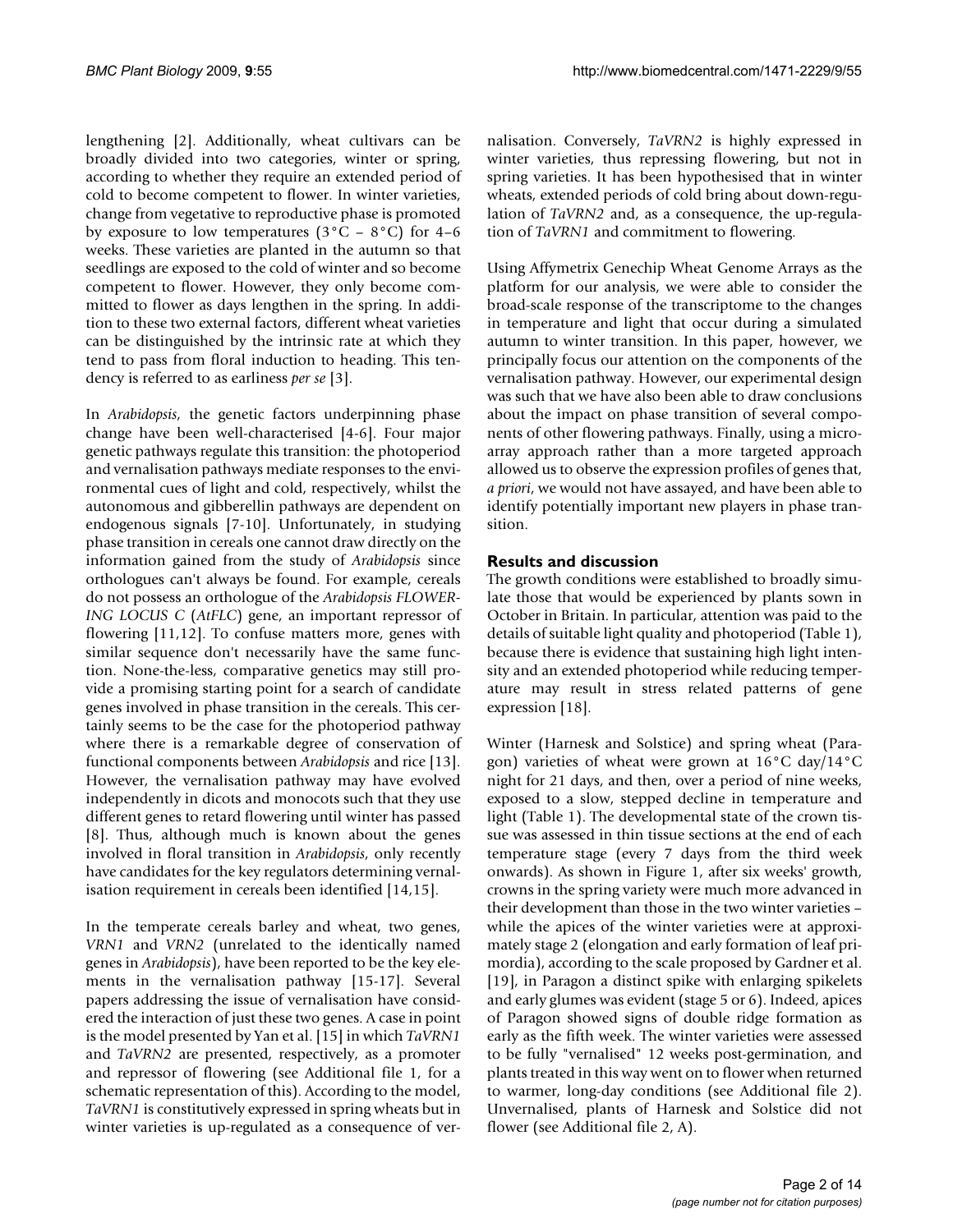| Duration<br>(days) | Weeks after germination | Temperature (°C) |                | Day-length (h) | <b>PAR</b> |
|--------------------|-------------------------|------------------|----------------|----------------|------------|
|                    |                         | Day              | Night          |                |            |
| 21                 |                         | 16               | 4              | 4              | 280        |
|                    |                         | 14               | $\overline{2}$ | 14             | 280        |
|                    |                         | 4                | 10             | 2              | 185        |
|                    |                         | 12               | 10             |                | 185        |
|                    |                         | 12               |                |                | 185        |
|                    |                         | 10               |                | 10             | 95         |
|                    |                         |                  |                |                | 95         |
|                    | 10                      |                  |                |                | 95         |
|                    |                         |                  |                |                | 95         |
|                    | 12                      |                  |                | R              | 48         |

| Table I: Growth condition for the time-course experiment (PAR = photosynthetically active radiation). |  |  |  |
|-------------------------------------------------------------------------------------------------------|--|--|--|
|                                                                                                       |  |  |  |

Global gene expression profiles showed there to be differences between the three varieties, between the two tissues (crown and leaf) and across the time course of the experiment (GEO accession number for array data is GSE11774). The most marked difference in gene expression was between leaf and crown (Figure 2) with 22.8 – 28.4% of the transcripts being differentially expressed (Table 2). In contrast, pair-wise comparisons between the cultivars at the end of three weeks, at which time all plants had received exactly the same treatment, showed only 1.5 – 3.7% of transcripts in crown tissue and 1.3 – 2.8% in leaf tissue to be differentially expressed (Table 3).



#### Figure I

**Dissected crown tissue from 6 week old plants that have experienced a gradual decline in temperature and light: a) Solstice, a winter variety; b) Paragon, a spring variety**. The two images are at the same magnification.

In both tissues, the transcripts of thousands of genes showed statistically significant changes in abundance across the time-course. However, these global patterns do not interest us in this paper. Instead, we focus on the dynamics of expression of genes involved in phase transition. That is, initially we consider the small number of genes reported to be specifically involved in vernalisation in wheat, and then briefly focus on reported orthologues and functional equivalents of the components of the other three pathways involved in phase transition in Arabidopsis. Finally, we consider all those features annotated as MADS-box genes.

#### *Vernalisation in wheat*

In our study, the profiles of transcript abundance of *TaVRN1*, the proposed major promoter of flowering, were entirely consistent with those reported in other studies [15,20,21]. At three weeks, prior to exposure to cold, *TaVRN1* transcript was much more abundant in Paragon than in the two winter varieties (Figure 3a). In Paragon, transcript levels remained high across the time-course. In the winter varieties, transcript levels for *TaVRN1* were initially low but by 9 weeks had increased, and by 12 weeks, when plants were assessed to be fully vernalised (plants transferred to long days at 16°C went on to flower – see Additional file 2, B), there had been an approximately 10 fold increase in abundance. These patterns, confirmed by qRT-PCR (Pearson Correlation Coefficient = 0.76), are

|  | Table 2: The number of statistically significant differences in |  |
|--|-----------------------------------------------------------------|--|
|  | gene expression between crown and leaf.                         |  |

|        |         | Crown vs Leaf |          |  |  |
|--------|---------|---------------|----------|--|--|
|        | Harnesk | Paragon       | Solstice |  |  |
| 2 Fold | 17427   | 13977         | 14501    |  |  |
| 5 Fold | 6129    | 5277          | 5394     |  |  |

Values derived from a volcano plot of 2 and 5 fold differences with ttest p value of 0.05.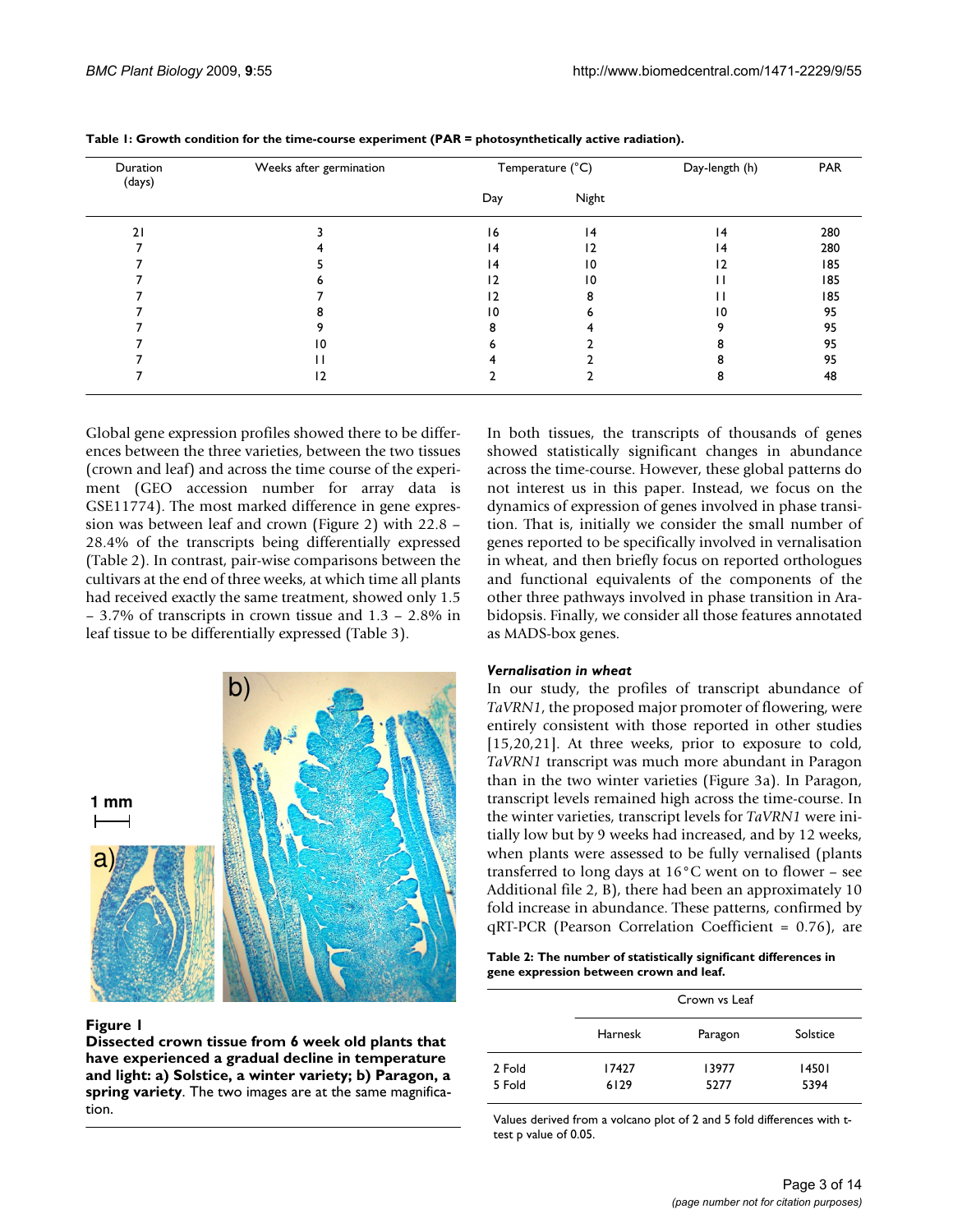|        | Harnesk vs. Paragon |      | Harnesk vs. Solstice |      |       | Paragon vs. Solstice |  |
|--------|---------------------|------|----------------------|------|-------|----------------------|--|
|        | Crown               | Leaf | Crown                | Leaf | Crown | Leaf                 |  |
| 2 Fold | 1326                | 775  | 920                  | 1236 | 1943  | 1734                 |  |
| 5 Fold | 268                 | 186  | 168                  | 318  | 299   | 437                  |  |

**Table 3: The number of statistically significant differences between cultivars three weeks post germination.**

Values derived from a volcano plot of 2 and 5 fold differences with t-test p values of 0.05.

consistent with the hypothesis that *TaVRN1* is a promoter of flowering induced by extended periods of cold. However, our experimental design gave us the opportunity to make an additional and interesting observation with regard the regulation of *TaVRN1*. That is, the *TaVRN1* transcript accumulated in a similar fashion, although to a lesser extent, in both vernalised plants and controls – plants exposed to a gradual decline in light intensity and day-length but not a decline in temperature (Figures 3a, b). Our results suggest that *TaVRN1* expression might be influenced by both light and temperature, as has recently been reported by Hemming *et al*. (2008). Indeed, the two stimuli might act synergistically since there was greater accumulation of transcript in the vernalised plants, which experienced the influence of both cues, than in the control plants, which experienced only a decline in day-length. Alternatively, we cannot exclude the possibility that this important promoter of flowering gradually accumulates through time allowing plants to eventually become competent to flower even in the absence of cold. Thus, given the later hypothesis, even following a mild winter, winter varieties would eventually accumulate enough TaVrn1.p to permit flowering.

Whereas, *TaVRN1* behaved in a manner consistent with it being a promoter of flowering, the profiles of abundance of the *TaVRN2* transcript were not what would be expected of a repressor of flowering, and do not fit the model presented in Additional file 1 (model a). In crown tissue, where one might have expected to see a response, since the perception of cold is thought to occur in actively dividing cells of the shoot apical mersitem, transcript abundance remained low (below the level of detection with qRT-PCR) and unchanging in all three varieties. In leaves of the winter varieties, there was a decline in abundance between weeks five and nine – a 2.5-fold and 1.7 fold decline, respectively, in Harnesk and Solstice. But, even at their highest point, transcript levels were very low – result confirmed by qRT-PCR (Pearson correlation = 0.95). The lack of correspondence between our results for *TaVRN2* and those of other groups may find explanation in the different experimental designs used. Our growth conditions were designed to mimic the autumn to winter transition. In other studies, continuous long-day condition were used in combination with either constant low

temperature  $(4^{\circ}C)$ , or a one-phase shift from high to low temperature [2,16,21]. Regardless of the differences in growth conditions, the precise role of Ta*VRN2* in vernalisation has already been questioned. In a recent paper, [22] it was shown that its expression remained low when plants were vernalised under short day conditions, and suggested that *TaVRN2* is probably not a repressor of *TaVRN1*. In addition, it has been suggested that TaVrn2.p is not able to bind the *TaVRN1* promoter [12] and so can't act as a direct repressor of its expression. Our results for *TaVRN2* correspond with those of Trevaskis *et al*. [22] then, rather than with results that indicate a direct role for *VRN2* in vernalisation.

Recent discussions of the genetic control of phase transition in barley and wheat have not only brought into question the role of *TaVRN2* [23,24] but indicate that genes once thought to be exclusively controlled by temperature may also respond to day-length [2,12,25,26]. A third gene, *TaVRN3*, a component of the photoperiod pathway thought to be a promoter of *TaVRN1* expression, is upregulated by long-days. Alternative models for the relationship between these three genes are depicted in Additional file 1 (models a and b). The third component of the models of phase transition presented in Additional File 1 is *TaVRN3*, which is thought to be an orthologue of *AtFT* (*FLOWERING LOCUS T*). According to Yan and co-workers [24], TaVrn3.p is a flowering promoter which is upregulated by long days. In turn, TaVrn3.p positively regulates *TaVRN1*. In this model, both *TaVRN1* and *TaVRN3* are negatively regulated by TaVrn2.p. Vernalisation results in a decrease in TaVrn2.p and the de-repression of *TaVRN1* and *TaVRN3*. Significantly, it was suggested [24] that transcript levels of all three genes remain low under short day conditions, and that only on transfer to long days are *TaVRN1* and *TaVRN3* up-regulated and able to initiate the cascade of events that result in flowering. Our results for *TaVRN3* agree with those of Yan *et al*. [24]: transcript levels of *TaVRN3* remained low and unchanging throughout the experiment in all three varieties. That is, the plants were grown under short-day conditions, and so *TaVRN3*, which requires long-days, was not expressed.

This negative result is, of itself, quite interesting since it indicates that TaVrn3.p is not required for *TaVRN1* to be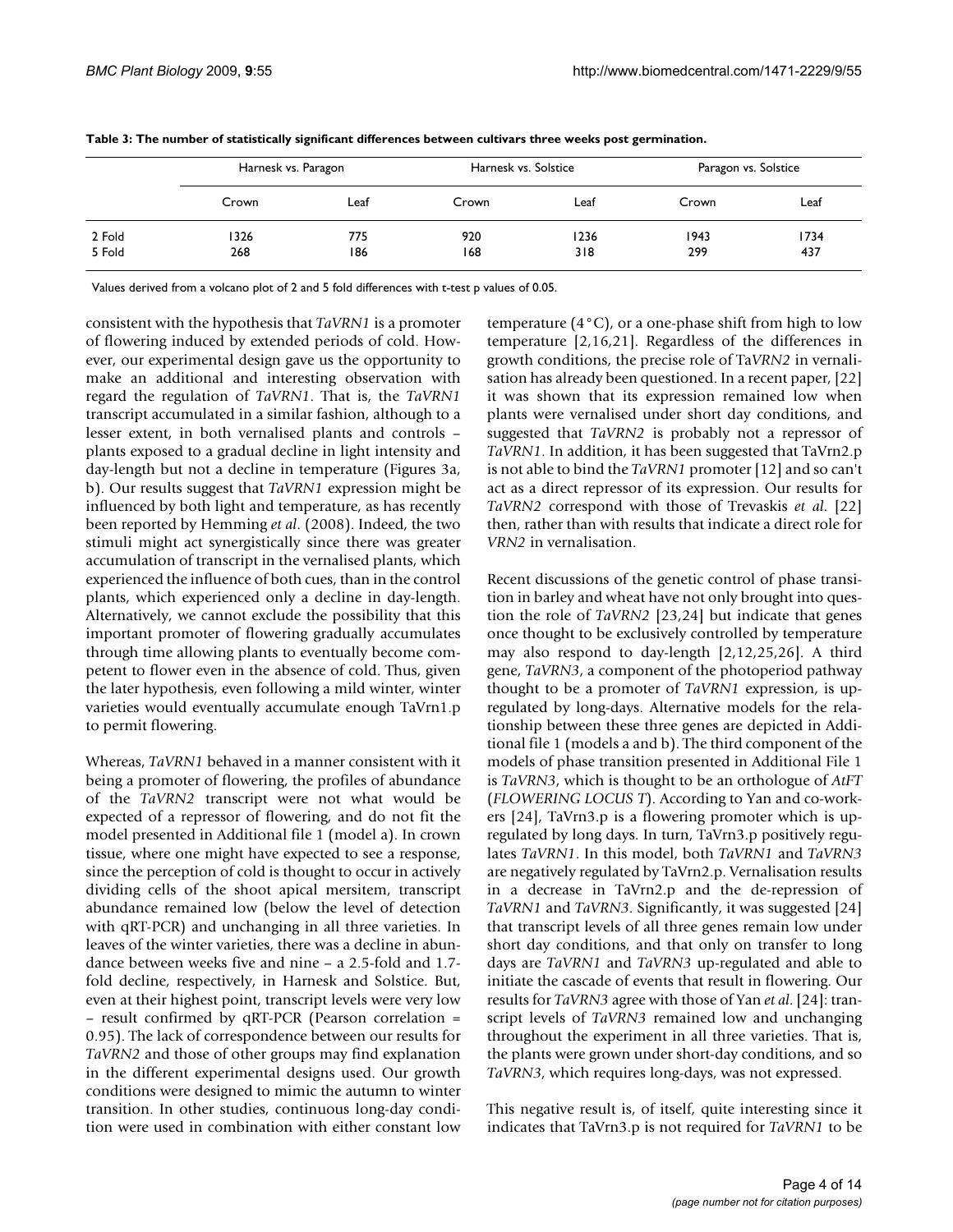

**Condition tree and PCA plot based on gene expression profiles of the three cultivars for 3 time points: 3 weeks, 5 weeks and 9 weeks post-germination (marked on plots)**. In both plots, the samples of Harnesk are highlighted in blue, Solstice in red, and Paragon in green.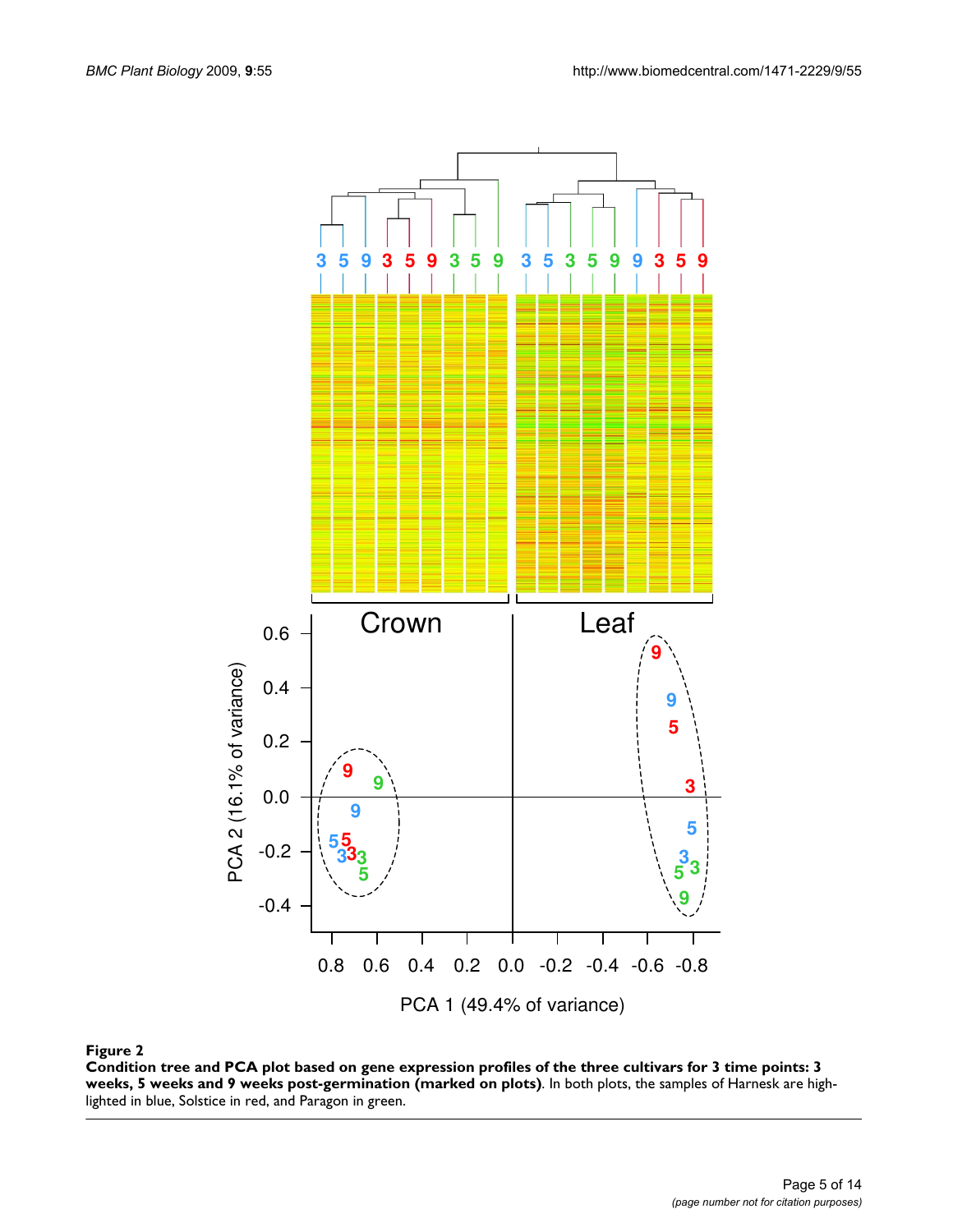

**Bar diagram of** *TaVRN1* **transcript abundance: a) a comparison of array data of the three varieties at 3, 5 and 9 weeks; b) a comparison of qRT-PCR data of vernalised Solstice and non-vernalised controls at 3 and 12 weeks**. Colour code: Harnesk = blue; Solstice = red; Paragon = green; Control = grey; in each case the lighter shade represents crown tissue.

expressed; regardless of the low abundance of the *TaVRN3* transcript, transcripts of *TaVRN1* exhibited an increase over the time-course.

In the light of the evidence against *TaVRN2* being a repressor of *TaVRN1*, the group of Trevaskis [23,27] has recently proposed a model in which *TaVRN2* is presented as a possible integrator of the vernalisation and photoperiod pathways. In this model, the principle relationship between *TaVRN1* and *TaVRN2* has been reversed with respect to earlier models; that is, *TaVRN1* negatively regulates *TaVRN2* (see Additional file 1, model b). In this model, *TaVRN2* is up-regulated under long-days before the onset of winter and, in the absence of TaVrn1.p, represses *TaVRN3*. After vernalisation (after winter, therefore), even though days are lengthening, TaVrn1.p is abundant and represses *TaVRN2*, which, in turn, removes the repression of *TaVRN3* (synonymous with *TaFT1*). This model might go some way to explain the two steps of phase transition: i) competence to flower as a result of the cold of winter; ii) commitment to flowering as temperatures rise and days lengthen in the spring.

#### *Wheat orthologues and functional equivalents of Arabidopsis floral pathway genes*

There are four major genetic pathways that regulate vegetative to reproductive transition in *Arabidopsis*: the photoperiod and vernalisation pathways which mediate responses to light and cold, respectively, and the autonomous and gibberellin pathways that are regulated by endogenous signals [7-10]. We tried to identify all the probe-sets on the Affymetrix Genechip Wheat Genome Array that correspond to orthologues, or are functional equivalents, of *Arabidopsis* genes involved in the four path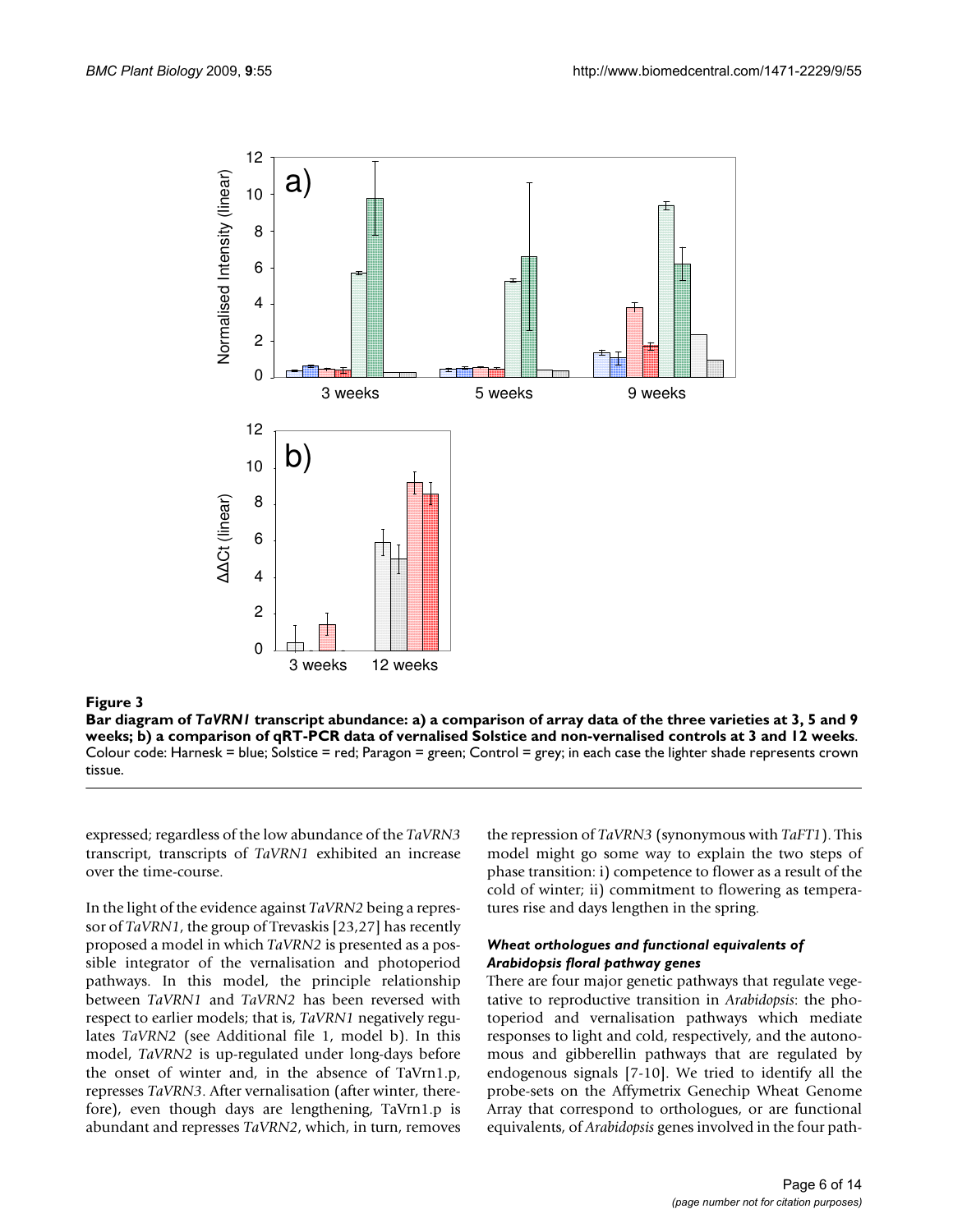ways that control flowering (see Additional file 3). Obviously, this was not possible in all cases. However, the major components of the photoperiod pathway in *Arabidopsis* do have orthologues in the cereal monocots [8,28,[29\]](#page-13-0), and two of the major component of the autonomous pathway in *Arabidopsis*, *AtFCA* and *AtFY*, are also conserved in monocots [28]. Using both nucleotide and protein sequences of *Arabidopsis* genes, BLAST searches were made to identify cereal genes with high sequence similarity. These sequences were then used to search the NETAFFX database of probe-sets on the Wheat Array <http://www.affymetrix.com/analysis/index.affx>. Of the 24 targets that correspond to *Arabidopsis* phase transition genes, nine didn't show statistically significant changes in abundance (two-fold, p 0.05), and were not considered further. The other 15 showed abundance profiles that included two-fold or greater change.across the timecourse.

#### *GA pathway genes*

The Affymetrix array doesn't include probe-sets for *AtGA1* (codes for ent-copalyl diphosphate synthase) or *AtGA INSENSITIVE* (the wheat orthologue is *REDUCED HEIGHT B1* [*RHT B1*]). There is a probe-set for *AtRGA1* (the wheat orthologue of *RHT D1*), but we did not observe differential accumulation of this gene. However, there was a clear genotype-dependent, cold response of some components of the gibberellin pathway: transcripts for *ent*-kaurene synthase and *ent*-kaurene oxidase (correspond to *AtGA2* and *AtGA3*, respectively), showed leaf specific accumulation (> 20-fold increase after 12 weeks) in the two winter varieties and no response at all in Paragon (Figure 4). This result was confirmed by qRT-PCR (Pearson correlation = 0.99). *Ent*-kaurene synthase and *ent*-kaurene oxidase are two of the principal enzymes of the gibberellin biosynthetic pathway [30,31]. Thus, given



#### **Figure 4**

**Bar diagram of Ent-kaurene oxidase transcript abundance: a comparison of array data (normalised intensity) of the three varieties at 3, 5 and 9 weeks**. Colour code: Harnesk = blue; Solstice = red; Paragon = green; Control = grey; in each case the lighter shade represents crown tissue.

the profiles of abundance that we observed, one might assume that, in the two winter varieties, there was an increase in gibberellins. In Arabidopsis, gibberellic acid (GA) activates the expression of *AtSOC1*(*SUPPRESSOR OF OVER EXPRESSION OF CO 1*) [32], an important integrator of several flowering pathways (discussed below), which in turn promotes flowering through its action on floral meristem identity genes or their products (Komeda 2004). What's more, Moon *et al*. [32] report that the gibberellin pathway is the only pathway to promote flowering under short days. Thus, it would appear that we have evidence to show that in wheat the gibberellin pathway functions in a similar manner to that in *Arabidopsis*, and that as a consequence of vernalisation under short-days it tends to promote flowering. However, the complete lack of response in the spring variety, Paragon, is intriguing: does the gibberellin pathway not function to promote flowering in spring varieties of wheat?

#### *Autonomous pathway*

In Arabidopsis, seven genes (*AtFCA*, *AtFY*, *AtFLD*, *AtFVE*, *AtFPA*, *AtLD* and *AtFRI*) have been shown to comprise the autonomous pathway [7,8]. All of these, except *AtFRI*, are thought to promote flowering by repressing *AtFLC*, a dominant repressor of flowering. *AtFRI*, on the other hand, upregulates expression of *AtFLC* and so represses flowering. No orthologues for *AtFRI* or *AtFLC* have been found in the cereals (Alexandre and Hennig, 2008). Orthologues (or, at least, genes which code for proteins with similar structure and function) of the other six are present in the cereals [28], but there are probe-sets for only two of these (*TaFVE* and *TaFCA*) on the wheat array (see Additional file 3). Both these genes showed a slight increase in abundance across the time-course. However, there were no particular differences in response between the winter and spring varieties. In addition, in vernalised and control plants transcripts for the two genes exhibited similar profiles of abundance, as might be expected for genes that are not thought to be responsive to light or cold [8].

#### *Photoperiod pathway*

The principal components of the photoperiod pathway are conserved in the monocots and, more pertinent to this discussion, in the cereals [8,33,34]. On the Wheat Genome Array, there are probe-sets that correspond to many of the genes belonging to the photoperiod pathway (Additional file 3).

In *Arabidopsis*, *AtCONSTANS* (*AtCO*) encodes a transcription factor that activates genes required for floral initiation. It integrates circadian clock and day-length signals and, under long-days, activates the floral promoters *AtFT*, *AtSOC1* and *AtLFY* [8]. The two circadian clock genes *AtLHY* and *AtTOC1* influence the expression of *AtCO*.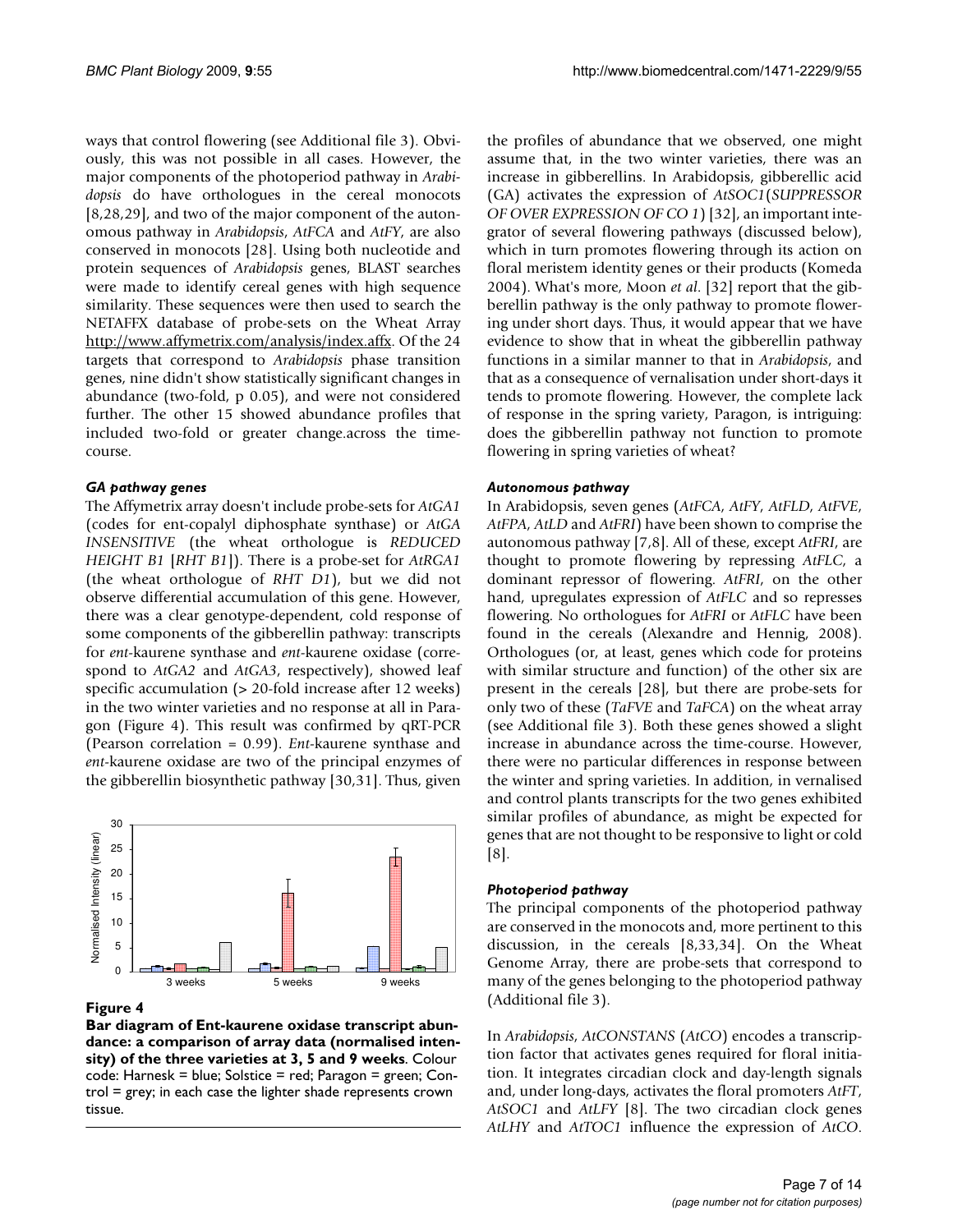They form part of a feedback mechanism, each directly affecting the expression of the other: AtLhy.p is a repressor of *AtTOC1*, and AtToc1.p is required for the expression of *AtLHY* [8]. The cyclic expression of these two genes, which occurs over a 24 hour period, entrains that of *AtGI-GANTEA* (*AtGI*). This latter activates *AtCONSTANS*.

In this study, the profiles of abundance for *TaLHY* and *TaTOC1* were complementary to each other, as one might expect from their relationship to each other in circadian cycling. In crown tissue, transcript of *TaLHY* increased in abundance and then declined; conversely, that of *TaTOC1* declined and later increased. The profile for *TaGI* was very similar to that of *TaTOC1* (see Additional file 4). Given that in both rice and *Arabidopsis*, *GI* is a promoter of *CO* expression [8], one might have expected the transcript for *HEADING DATE 1* (*TaHD1*), the supposed wheat orthologue of *AtCONSTANS*, to follow the profile of *TaGI*. However, it did not show differential expression in this study. Interestingly, other transcripts that appear to be members of the *CONSTANS-like* family of genes exhibited profiles that did reflect those of *TaLHY*, and *TaTOC1*, and *TaGI*. In particular, a sequence highly similar to barley *CONSTANS-like* 9 (the most divergent of the barley *CON-STANS-like* genes which has no counterpart in *Arabidopsis* [35]) had a profile of abundance very similar to that of *TaLHY* (see Additional file 4). A transcript with similarity to *CONSTANS-like 1* in *Lolium perenne*, a gene which has been reported to increase after extended periods of exposure to cold [[36\]](#page-13-1), had a profile of transcript abundance that echoed that of *TaTOC1* and *TaGI*. Ciannamea *et al*., using a similar experimental approach to that used in this study, suggested that the profile of transcript abundance for *LpCOL1* was suggestive of the gene being involved in the vernalisation response [\[36](#page-13-1)]. We observed a very similar profile of responses in both the cold treated plants and the controls. This would suggest that this gene in wheat is responding to shortening day length.

The phytochromes (perceive red and far-red light) and the cryptochromes (perceive blue and UV-A light) are the principle components involved in the perception of light. What is more, phytochromes regulate a variety of developmental processes, and are thought to be involved in signaling, probably through the possession of a kinase domain residing within their C-terminal domain [13]. Within the photoperiod pathway, it is believed that, under long-day conditions, these photoreceptors contribute to the initiation of flowering through the stabilisation of the CO protein [37]. Of the principal photoreceptors, only three, *TaCRY2*, *TaPHYA* and *TaPHYC*, were identified on the Affymetrix Wheat Genome Array. Two of these, *TaCRY2* and *TaPHYA*, exhibited a response under our experimental conditions. Transcript of *TaCRY2* accumulated, principally in leaf tissue, of the two winter varieties under both the vernalisation regime and in the control plants. In Paragon, no statistically significant change in transcript abundance was observed. Transcript levels of *TaPHYA* were initially much higher in the crown tissue of the two winter varieties than in Paragon and increased across the time course. There was also an increase in transcript abundance in leaf tissue of the winter varieties, but from a lower initial level. The same pattern of increase was seen in the controls.

#### *Intergrative pathway*

In *Arabidopsis*, the four floral pathways converge through genes of the integrative pathway [7]. The activation of floral integrators, such as *AtFLOWERING LOCUS T* (*AtFT*) and *AtSUPPRESSOR OF CONSTANS 1* (*AtSOC1*), in turn, lead to the activation of floral meristem identity genes such as *LEAFY* (*LFY*) and *APETALA1* (*AP1*). We did not observe differential expression of *TaFT* (see above discussion of *TaVRN3*). On the other hand, transcripts for wheat genes that share sequence similarity with *AtSOC1* did show differential expression. Zhao *et al*. [38] identified seven MADS-box genes (*TaAGL1*, *TaAGL7*, *TaAGL18*, *TaAGL20*, *TaAGL21*, *TaAGL23* and *TaAGL38*) that, upon phylogenetic analysis, were placed in the SOC1-like clade of MADS-box genes. Only three probe-sets on the wheat array corresponded with these seven genes (see Additional file 5). The gene *TaAGL7* corresponds with the probe set Ta.25343. The genes *TaAGL1*, *TaAGL18* and *TaAGL23* (the most similar to *AtSOC1*) all correspond to one probe-set (Ta.21250), and *TaAGL20*, *TaAGL21* and *TaAGL38* (the least similar to *AtSOC1*) to another (TaAffx.19661) – given the high sequence similarity between the genes in the respective groups, they are probably homoeologues and so we cannot report on their individual behaviour. However, the three probe-sets that correspond to the genes of the SOC1 clade of MADS-box genes all evidenced essentially the same profile of abundance (data not shown). That is, in both leaf and crown tissue of all three varieties, transcript increased slightly (Figure 5).

In *Arabidopsis*, *AtSOC1* acts as a integrator of several floral induction pathways, and is induced by vernalisation [39]. Genes from both rice (*OsMADS50*) and ryegrass (*LpMADS1*, *LpMADS2*, *LpMADS3*) that share sequence similarity with *AtSOC1*, and may be functional equivalents of it, are also reported to accumulate as a consequence of vernalisation [40,41]. We observed a slight increase in abundance in wheat, but the profile of abundance in the vernalised and control plants were essentially identical. Thus, we might not be observing a response to declining temperature but to declining day-length. Alternatively, as indicated by Shitsukawa *et al*. [42], it might well be that this gene is neither influenced by vernalisation nor day-length. Indeed, this latter group present a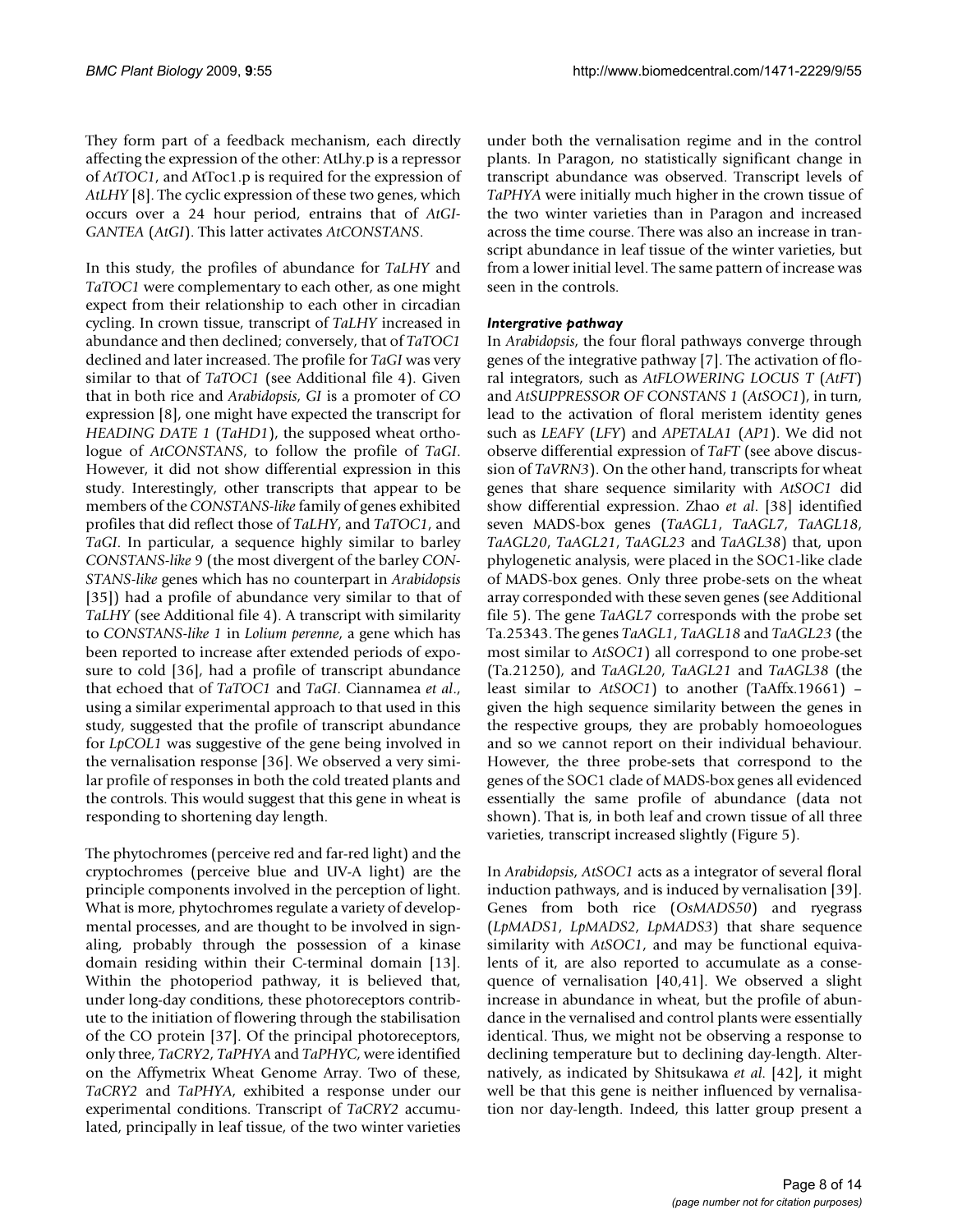

#### **Figure 5**

**Bar diagrams of transcript abundance of the MADSbox gene** *TaAGL21***, the gene most similar to** *AtSOC1***: a comparison of array data (normalised intensity) of the three varieties at 3, 5 and 9 weeks post-germination**. Colour code: Harnesk = blue; Solstice = red; Paragon = green; Control = grey; in each case the lighter shade represents crown tissue.

model in which *WSOC1* acts as an activator of flowering that is influenced by the Gibberellin pathway [42].

#### *Other MADS-box genes*

Members of the MADS-box gene family encode transcription factors that play a fundamental role in signal transduction and control of development in probably all eukaryotes [43]. For instance, floral organ identity genes (homeotic genes) of the ABCDE model of floral organ development are mostly MADS genes [44]. In rice and *Arabidopsis*, species for which sequencing has been completed, 73 and 107 MADS-box genes have been identified, respectively [38]. In wheat about 50 MADS-box genes have been identified; these are dispersed throughout the genome [38,45]. We identified all the features on the wheat array that correspond with MADS-box genes (see Additional file 5) to determine whether they exhibited abundance profiles indicative of involvement in phase transition.

The MADS-box gene *VEGETATIVE TO REPRODUCTIVE TRANSITION 2* (*TaVRT2*), the product of which shares 51% sequence identity with the *Arabidopsis* protein SHORT VEGETATIVE PHASE (AtSvp.p), has been reported to play an important role in phase transition in wheat [12,46]. Kane *et al*. [46] reported that, in spring wheat, levels of TaVrt2.p remain low and stable under cold treatment, whilst in winter wheat it starts higher than in spring wheat and then declines. This pattern of expression, reminiscent of that reported for *TaVRN2*, is consistent with the hypothesis that *TaVRT2* is a repressor of flowering. Indeed, Kane *et al*. [12] suggested that TaVrt2.p (as part of a hypothesised protein complex, possibly with TaVrn2.p) might bind to the promoter region of *TaVRN1* and repress it. However, Trevaskis *et al*. [12,26], working with barley, suggested that this is unlikely to be the case: they failed to find any evidence for there being a direct interaction between *HvVRT2* and *HvVRN1* (the barley homologues of *TaVRT2* and *TaVRN1*, respectively) and showed that *HvVRT2* transcript abundance increased during cold treatment. In our study, in both tissues of all three varieties, there was an increase in transcript abundance (approx. 1.5 to 2.0 fold) as temperature decreased. Thus, our results are in agreement with those of Trevaskis *et al*. [26]. If indeed *VRT2* is a repressor of flowering, the profiles observed here could be explained by assuming that, in both winter and spring varieties, there is a tendency to retard flowering until permissive warm, long-day conditions return. That is, *TaVRT2* might not repress *TaVRN1* but counteract its function and so be part of a mechanism to hold back flowering until the return of spring. Indeed, it has been reported that short days repress reproductive development in spring varieties [\[47\]](#page-13-2). That is, plants that have no vernalisation requirement use day-length as a cue to retard flowering until the permissive temperatures and lengthening days of spring stimulate them to flower. Thus, *TaVRT2*, a repressor of flowering, and *TaVRN3*, a floral promoter, might work in concert as part of a mechanism to check the flowering in vernalisation saturated plants (or, indeed, in plants that don't require cold to acquire competence to flower) until day-length is appropriate.

Finally, several less well studied MADS-box genes behaved in an intriguing manner suggestive of their involvement in vernalisation or photoperiod induced phase transition. Of particular interest were *TaAGL10*, *TaAGL33* and *TaAGL42*. The gene *TaAGL10* belongs to the same subfamily of MADS-box genes as *TaVRN1* although their proteins shares only 52% identity [38]. Interestingly their profiles of expression in crown tissue were quite similar – there was little response of *TaAGL10* in leaf tissue of any of the three varieties. That is, at all three time points, transcript in Paragon was much higher than in the two winter varieties. In the latter, transcript was initially very low but began to accumulate by the ninth week. Analysis with qRT-PCR showed that this increase continued to the twelfth week (data not shown). The similarity between the profiles of *TaVRN1* and *TaAGL10* suggests that they might respond to the same cues. Further work will need to be carried out to determine the downstream interaction of the TaAgl10 protein.

The two genes *TaAGL33* and *TaAGL42* are Class I MADSbox genes. The precise function of genes belonging to this class is not well understood [48,49]. However, both *TaAGL33* and *TaAGL42* are closely related to the rice gene *OsMADS51*[38] which, in rice, has been shown to be a flowering activator under short-days[50]. In our experiment, differential expression of these two genes was restricted to the two winter varieties (Figure 6). At three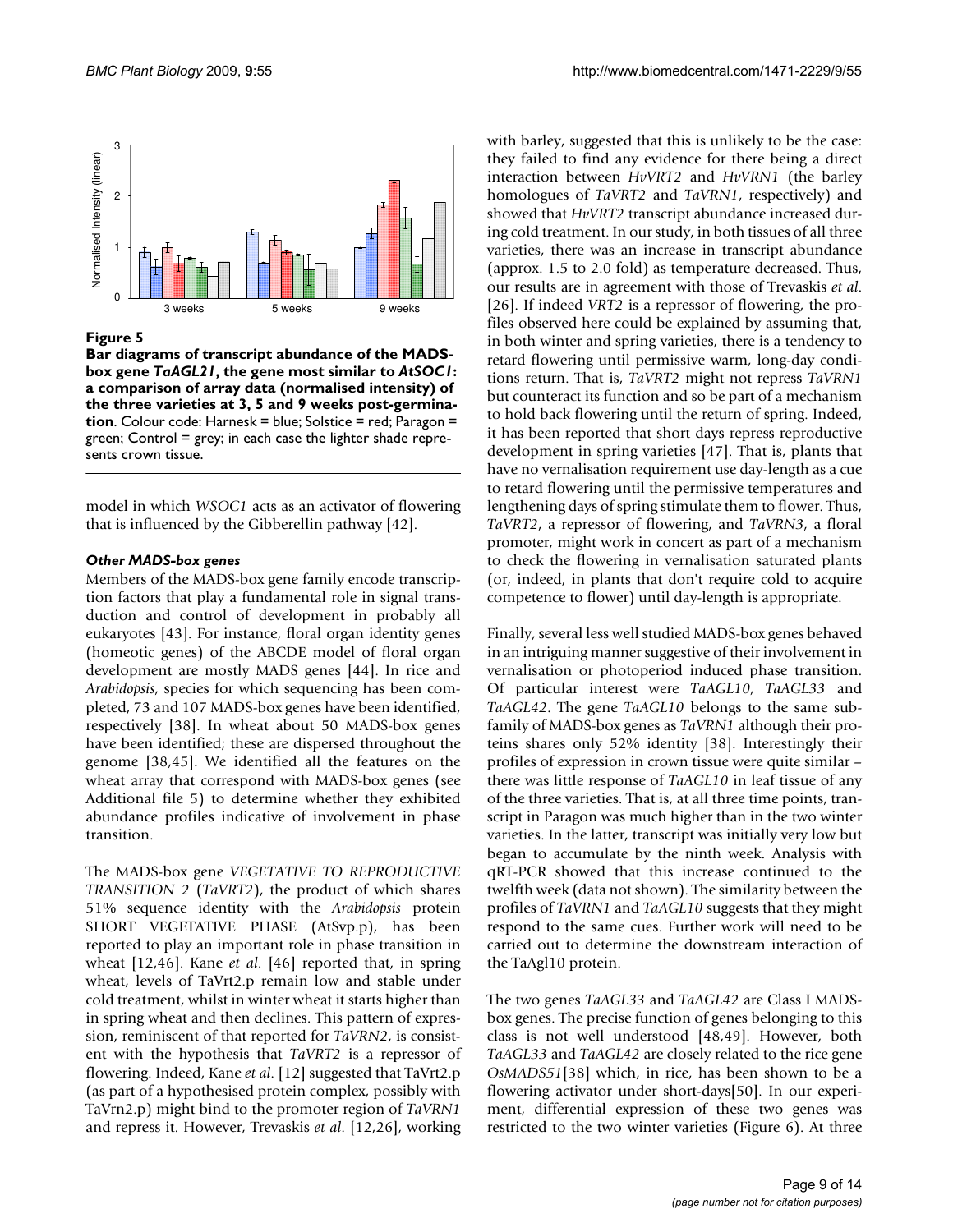

**Bar diagrams of transcript abundance of a)** *TaAGL33* **and b)** *TaAGL42***: a comparison of array data (normalised intensity) of the three varieties at 3, 5 and 9 weeks post-germination**. Colour code: Harnesk = blue; Solstice = red; Paragon = green; Control = grey; in each case the lighter shade represents crown tissue.

weeks, transcript of *TaAGL33* was relatively high in leaf tissue of the two winter varieties, but declined between the fifth and ninth weeks. This pattern corresponds with the results reported by Trevaskis *et al*., [21] for the Type I MADS-box gene, *TaMx23*. A BLAST search using the sequence of TaMX23 (accession number BJ258117) shows that the two sequences are very similar (85% identify). However, *TaMx23* is more similar to the sequence of *TaAGL42* (95% identity) which showed a different profile of abundance. Transcript of *TaAGL42* increased, principally in leaf tissue, in the winter varieties and showed no response in Paragon. If these two MADS-box genes are involved in cold induced phase transition, their profiles of abundance would suggests that *TaAGL33* is a repressor of flowering and *TaAGL42* a promoter. The complete lack on response of both genes in the spring wheat, Paragon, is quite intriguing; it would indicate that in spring varieties these genes are constitutively repressed or that they occur as non-functional alleles. This would make sense for the *TaAGL33* transcript assuming that it were a repressor of flowering. That is, in winter varieties it declines as a consequence of vernalisation, whilst in spring varieties it always remains low or absent. However, the role that *TaAGL42* might have in phase change is more difficult to interpret. If one were to hypothesise that *TaAGL42* generally acts to promote flowering then it should be constitu-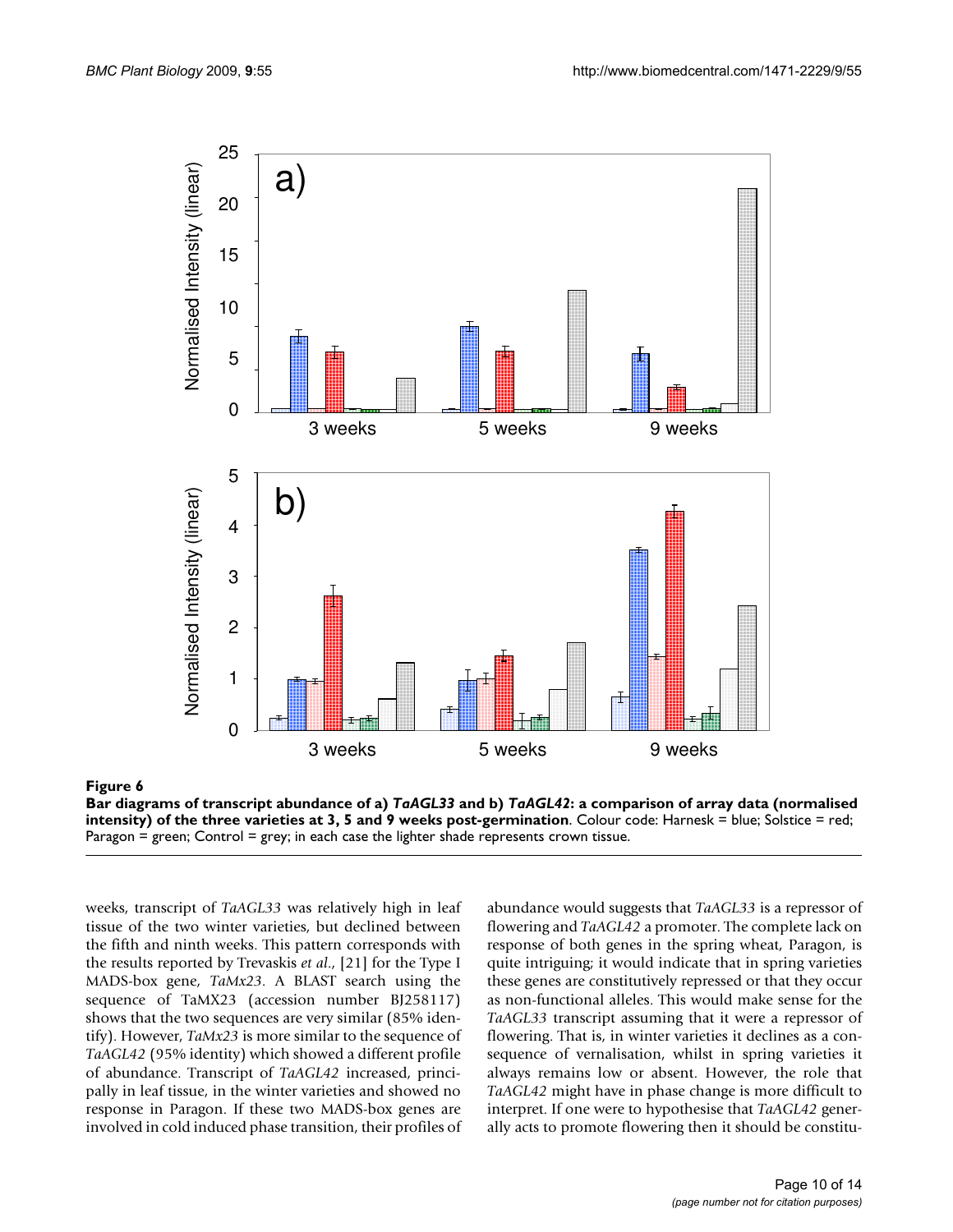tively expressed in spring varieties: it remained low and unchanging in both tissues, however. Thus, *TaAGL42* might not be involved in phase transition at all. A clue that instead it might be involved in cold acclimation is given by the fact that, of the MADS-box genes on the array, it is the only one apart from *TaVRT-2* that responded to a cold "shock". That is, in a separate experiment (not described here) in which plant were exposed to a rapid drop in temperature from 15°C to 4°C and held for two days, transcript of *TaAGL42* in the two winter wheat varieties increased in abundance four- to five-fold over a two day period. Transcript for *TaVRT-2* approximately double in all three varieties over the same period whilst transcript for all other MADS-box genes studied showed no statistically significant change in abundance (Figure 7).

#### **Conclusion**

This study, we believe, is novel in that it was carried-out under conditions that closely reflect those that typically occur during the winter in a northern climate – a gradual decline in temperature, day-length and light intensity. In most previous studies, unnaturally high light intensities have been maintained throughout the experiment, or sudden drops in temperature have been used. These conditions may have given rise to unusual, stress-related responses. Certainly, we have observed expression patterns for some genes that call into question earlier studies.

In choosing a microarray approach we have obtained a broad overview of the behaviour of the wheat transcriptome to winter conditions and this has provided many interesting clues to the interaction of the several pathways involved in phase transition. We have also seen how these might differ between different tissue and, particularly, between winter and spring varieties of wheat. With regard to many genes, we observed patterns of transcript accumulation that reflect those seen by other groups in other studies. However, as a consequence of the conditions under which we grew our plants, we have also made observations that give additional insight to the complexities of the interaction that occur between floral pathways, and how internal and external cues come into play to ensure flowering occurs when internal and external cues are appropriate. For instance, it has not been previously reported that *TaVRN1* might respond to light – thus, it might be that *TaVRN1* is involved in pathways other than just the vernalisation pathway. The lack of a clear response of Ta*VRN2* was also unexpected when we began our study, but has recently been discussed by other groups [22]. Our results support the view that this gene is probably not directly involved in vernalisation as was, until recently, thought to be the case. Clear evidence that the Gibberellin pathway is important in wheat and, by extension, in other cereals too, is also interesting. Finally, we have highlighted genes that certainly warrant further



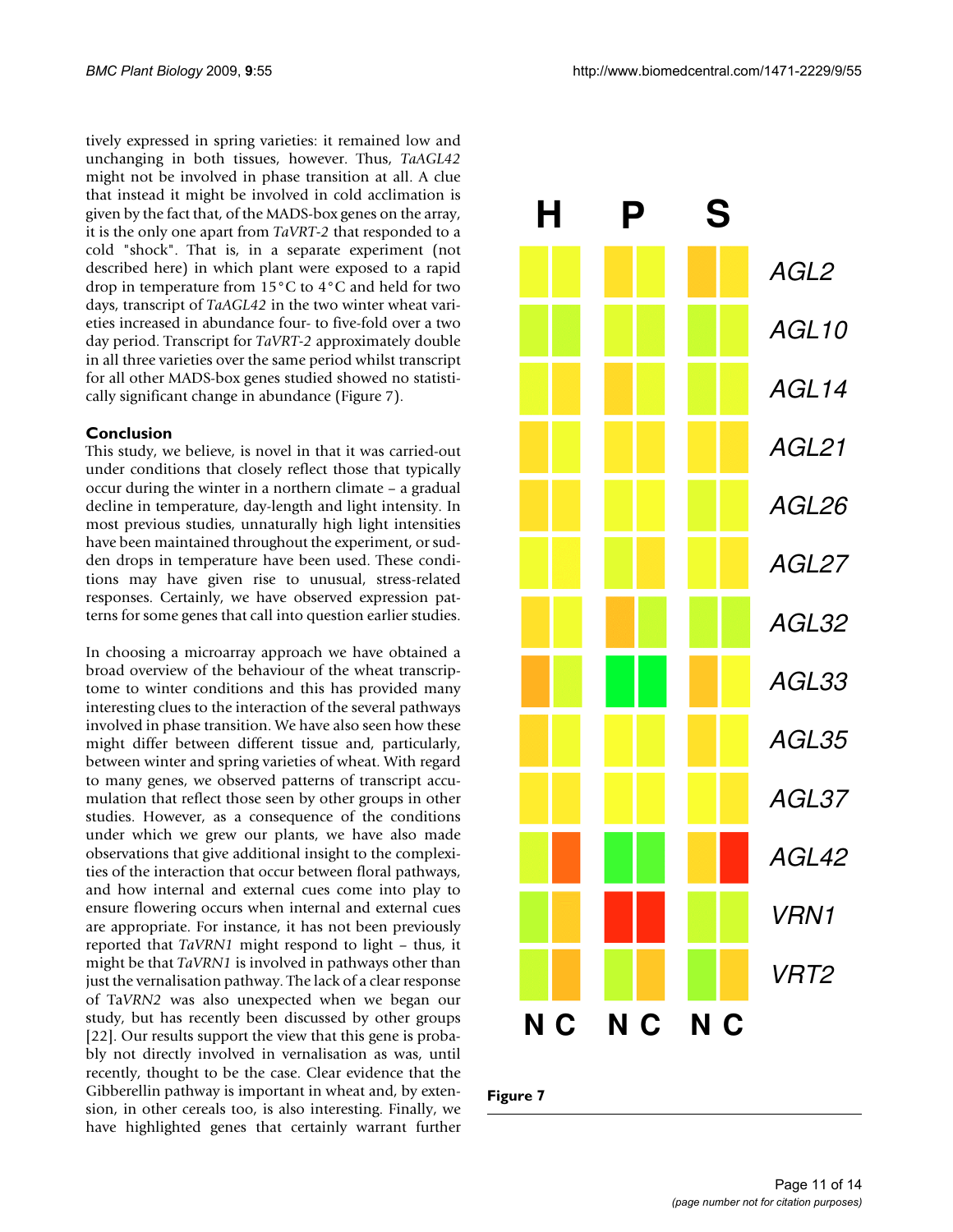#### **Figure 7**

**Relative expression of MADS-box genes in plants exposed to a sudden drop in temperature from 15°C to 4°C**. Most MADS-box genes didn't show a statistically significant response to the cold shock. In the two winter varieties, *TaAGL42* showed a marked increase in expression in the cold treated plants relative to the controls (> 3-fold change, *p* = 0.05).*TaVRT2* showed a >1.5-fold increase in all three varieties (*p* = 0.05). Code: H = Harnesk; P = Paragon; S = Solstice;  $N =$  no cold treatment;  $C =$  cold shock.

investigation such as the MADS-box genes *TaAGL10*, *TaAGL33* and *TaAGL 42*.

On a broad scale, it seems evident that phase transition and flowering in cereals, as in *Arabidopsis*, is controlled by several different pathways that allow plants to respond to different external (temperature, day length and light quality) and internal (gibberellin and autonomous pathways) cues. The different pathways, each responding to their own cues and each promoting or repressing flowering depending on the message provided by these cues, provide the checks and bounds to flowering. Thus, only when plants are sufficiently mature and receive the appropriate cues of temperature, day-length and a light quality will they proceed to flower. A greater knowledge of the precise details of these pathways will allow for the selection or breeding of varieties to match particular environments.

### **Methods**

#### *Plant material*

Three photoperiod responsive wheat cultivars were used for the project: Harnesk and Solstice, both winter varieties, and Paragon, a spring variety. Seeds were planted in 50:50 potting compost:perlite in 10 cm pots and maintained in growth cabinets with a 14 h photoperiod (280) and 16°C day/14°C night temperature. Three weeks postgermination, experimental procedures began (Table 1). As a control, plants of Solstice were grown under identical conditions of light and day-length as the experimental plants but without a corresponding fall in temperature.

Samples were taken for analysis on the last day of each time period/temperature segment: 3, 5, 7, 9 and 12 weeks. Harvesting took place in the middle of the photoperiod to avoid, as much as possible, the influence of circadian rhythms.

#### *RNA extraction and purification*

Total RNA was independently prepared from two separate tissues: crown and leaf. Because of problems of handling, "crown tissue" constituted the apex and some subtending stem including the vascular transition zone and immature leaf bases. In each case, RNA was extracted from material pooled from 4 separate plants. Tissues from control plants were harvested at the same time as the experimental plants. The samples for RNA extraction were frozen in liquid nitrogen, and stored at -80°C until used.

RNA was extracted using the TRIZOL (Invitrogen) method reported in [51].

#### *Photographic imaging*

Crown tissues were collected from plants and fixed and embedded in Lambwax (Raymond A. Lamb Ltd., Eastbourne, BN23 6QE, UK) using standard histochemical techniques [52]. De-parafinised sections were re-hydrated and subsequently stained with  $0.05\%$  (w/v) toluidine blue in 10 mM sodium benzoate pH4.4. Slides were examined at low magnification under bright-field illumination using a Wild Photomacroscope IV (Leica Microsystems (UK) Ltd.). A Leica DMRB microscope (Leica Microsystems (UK) Ltd.) was used for high magnification observations and for the capture of photographic images.

#### *Array analysis*

Affymetrix Genechip Wheat Arrays (Affymetrix, USA) were used. Hybridisation, washing and staining were performed according to manufacturer's instructions. Microarray data were extracted from scanned GeneChip images and analyzed using Microarray Suite version 5.0.1 (Affymetrix). Array normalisation and analysis were performed using the GeneSpring GX 7.3 software package (Agilent): the raw data, imported as CEL files, were normalised per chip using RMA (log-scale Robust Multi-array Analysis) open access GeneSpring software; per gene normalisation to the median was performed within the programme. These data are available for public access: the GEO accession number for array data is GSE11774.

#### *Real-time quantitative RT-PCR*

To confirm expression patterns observed from the analysis of array data, real time qRT-PCR experiments were performed using an ABI Prism 7000 SDS (Applied Biosystems, U.K.). Reverse transcription was performed using Superscript III First Strand Synthesis Kits (Invitrogen) according to manufacturer's instructions. Quantitative RT-PCR was performed using SYBR Greener qPCR Supermix for ABI Prism (Invitrogen). The primers used are available in Additional file 6. Reaction conditions were as follows: 50°C for 2 mins; 95°C for 10 mins; 42 cycles of 95°C for 15 s and 58°C 1 min. A dissociation protocol was performed in all cases. Quantification for each primer pair and cDNA template combination was performed in triplicate for each of the two biological replicates at every time point.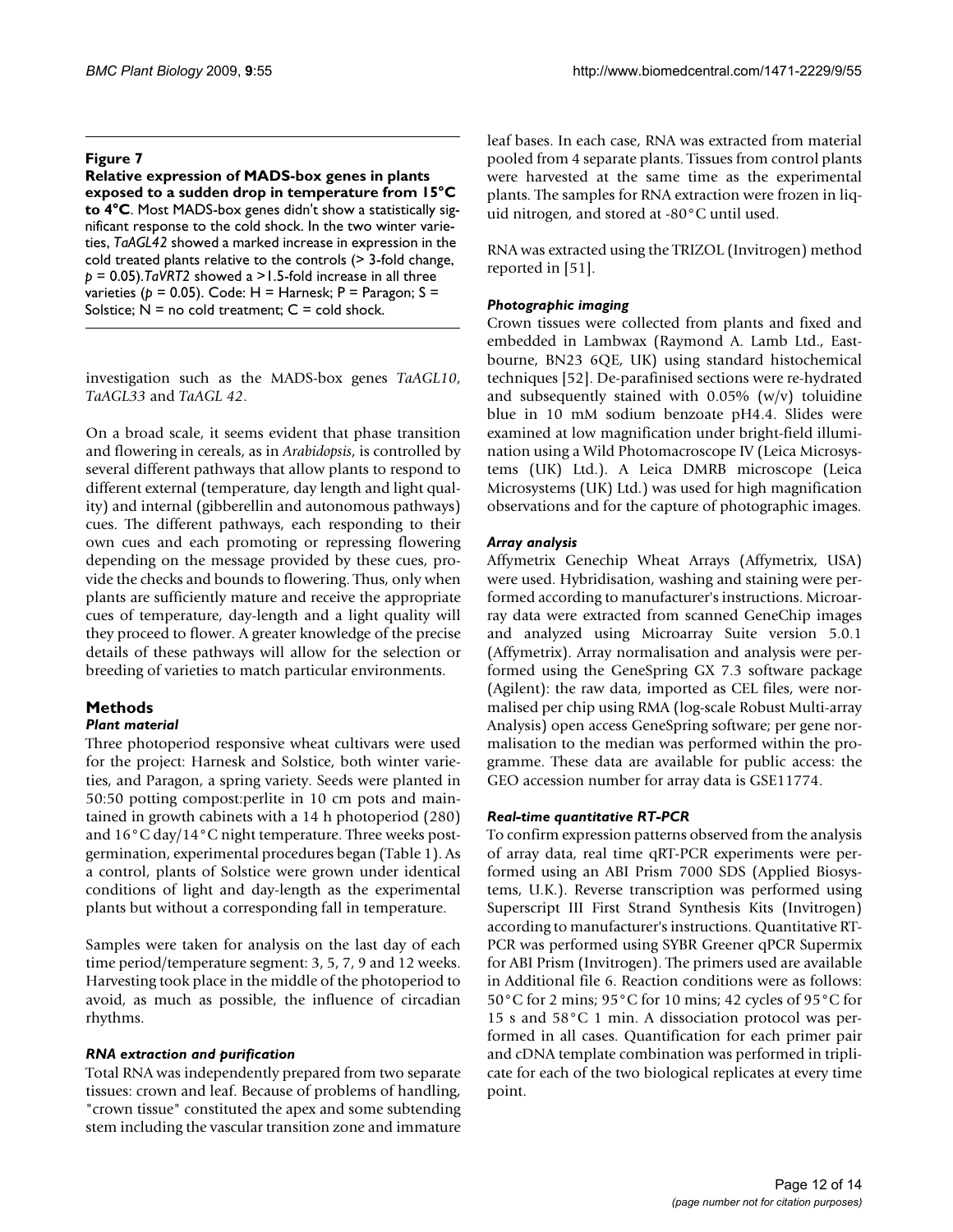Relative quantification was performed using the ΔCt ΔCt method with wheat *ACTIN* used as the endogenous control. Correlation between results from the array data and qRT-PCR was tested using Pearson Correlation Coefficient.

#### **Authors' contributions**

MW carried some of the microarray work, and all of the qRT PCR work. He also performed all of the data analysis and wrote the manuscript. CL grew the plants, collected all tissues for analysis. He performed all RNA extractions and prepared samples for array analysis. JAC performed quality control of RNA and carried out the array analysis. IDW and KJE designed the experimental programme, and gave technical and intellectual guidance.

#### **Additional material**

#### **Additional file 1**

*Proposed models for the interaction between the three genes Ta***VRN1***, Ta***VRN2** *and Ta***VRN3***. Models of the interaction between the three genes Ta*VRN1*, Ta*VRN2 *and Ta*VRN3 *(syn. with* TaFT*) redrawn from those proposed by: a) Yan* et al*., 2006; b) Trevaskis* et al*., 2007.* Click here for file

[\[http://www.biomedcentral.com/content/supplementary/1471-](http://www.biomedcentral.com/content/supplementary/1471-2229-9-55-S1.doc) 2229-9-55-S1.doc]

## **Additional file 2**

*Vernalised and non-vernalised plants of the wheat varieties Harnesk, Solstice and Paragon. A) Photographs of non-vernalised plants of varieties Harnesk, Solstice and Paragon 5 months post-germination. B) Photographs of vernalised plants of Harnesk, Solstice and Paragon 5 months post-germination.*

Click here for file

[\[http://www.biomedcentral.com/content/supplementary/1471-](http://www.biomedcentral.com/content/supplementary/1471-2229-9-55-S2.doc) 2229-9-55-S2.doc]

# **Additional file 3**

*Genes potentially involved in phase transition. A table listing the features on the Affymetrix Genechip Wheat Genome Array that are reported to be homologues of, or are highly similar to, genes involved in phase transition in* Arabidopsis*.*

Click here for file

[\[http://www.biomedcentral.com/content/supplementary/1471-](http://www.biomedcentral.com/content/supplementary/1471-2229-9-55-S3.doc) 2229-9-55-S3.doc]

### **Additional file 4**

*Profiles of transcript abundance for photoperiod pathway genes discussed in article. Profiles of transcript abundance for the photoperiod pathway genes. Only those transcripts that showed a statistically significant 2-fold or greater change in abundance are represented. a) PHYA, b) TOC1, c) LHY, d) GIGANTEA, e) COL1 and f) COL9.* Click here for file

[\[http://www.biomedcentral.com/content/supplementary/1471-](http://www.biomedcentral.com/content/supplementary/1471-2229-9-55-S4.doc) 2229-9-55-S4.doc]

#### **Additional file 5**

List of the 42 wheat MADS-box genes described in Zhou et al., 2006. *A list of the features on the Affymetrix Genechip Wheat Genome Array that correspond to the wheat MADS-box genes described in the article by Zhou* et al*., 2006 [reference [38]].* Click here for file [\[http://www.biomedcentral.com/content/supplementary/1471-](http://www.biomedcentral.com/content/supplementary/1471-2229-9-55-S5.doc) 2229-9-55-S5.doc]

#### **Additional file 6**

*Primers for qRT-PCR. A table containing the details of the primer pairs used in qRT-PCR.* Click here for file [\[http://www.biomedcentral.com/content/supplementary/1471-](http://www.biomedcentral.com/content/supplementary/1471-2229-9-55-S6.doc) 2229-9-55-S6.doc]

### **Acknowledgements**

We thank Steve Martin for his help on the cell imaging and Andrew Hughes for his assistance with the growing and harvesting of samples. This work was supported by Biotechnology and Biological Sciences Research Council, UK (BBSRC) Agri-Food (grant ref. BBSB02118).

#### **References**

- 1. Sung S, Amasino RM: **[Molecular genetic studies of the memory](http://www.ncbi.nlm.nih.gov/entrez/query.fcgi?cmd=Retrieve&db=PubMed&dopt=Abstract&list_uids=16980591) [of winter.](http://www.ncbi.nlm.nih.gov/entrez/query.fcgi?cmd=Retrieve&db=PubMed&dopt=Abstract&list_uids=16980591)** *Journal of Experimental Botany* 2006, **57:**3369-3377.
- 2. Dubcovsky J, Loukoianov A, Fu DL, Valarik M, Sanchez A, Yan LL: **[Effect of photoperiod on the regulation of wheat vernaliza](http://www.ncbi.nlm.nih.gov/entrez/query.fcgi?cmd=Retrieve&db=PubMed&dopt=Abstract&list_uids=16525885)[tion genes VRN1 and VRN2.](http://www.ncbi.nlm.nih.gov/entrez/query.fcgi?cmd=Retrieve&db=PubMed&dopt=Abstract&list_uids=16525885)** *Plant Molecular Biology* 2006, **60:**469-480.
- 3. Snape JW, Sarma R, Quarrie SA, Fish L, Galiba G, Sutka J: **Mapping genes for flowering time and frost tolerance in cereals using precise genetic stocks.** *Euphytica* 2001, **120:**309-315.
- 4. Sheldon CC, Finnegan EJ, Rouse DT, Tadege M, Bagnall DJ, Helliwell CA, Peacock WJ, Dennis ES: **[The control of flowering by vernal](http://www.ncbi.nlm.nih.gov/entrez/query.fcgi?cmd=Retrieve&db=PubMed&dopt=Abstract&list_uids=11019811)[ization.](http://www.ncbi.nlm.nih.gov/entrez/query.fcgi?cmd=Retrieve&db=PubMed&dopt=Abstract&list_uids=11019811)** *Current Opinion in Plant Biology* 2000, **3:**418-422.
- 5. Simpson GG, Dean C: **[Flowering Arabidopsis, the rosetta](http://www.ncbi.nlm.nih.gov/entrez/query.fcgi?cmd=Retrieve&db=PubMed&dopt=Abstract&list_uids=11951029) [stone of flowering time?](http://www.ncbi.nlm.nih.gov/entrez/query.fcgi?cmd=Retrieve&db=PubMed&dopt=Abstract&list_uids=11951029)** *Science* 2002, **296:**285-289.
- 6. Amasino RM: **[Vernalization and flowering time.](http://www.ncbi.nlm.nih.gov/entrez/query.fcgi?cmd=Retrieve&db=PubMed&dopt=Abstract&list_uids=15831380)** *Current Opinion in Biotechnology* 2005, **16:**154-158.
- 7. Komeda Y: **[Genetic regulation of time to flower in Arabidop](http://www.ncbi.nlm.nih.gov/entrez/query.fcgi?cmd=Retrieve&db=PubMed&dopt=Abstract&list_uids=15377230)[sis thaliana.](http://www.ncbi.nlm.nih.gov/entrez/query.fcgi?cmd=Retrieve&db=PubMed&dopt=Abstract&list_uids=15377230)** *Annual Review of Plant Biology* 2004, **55:**521-535.
- 8. Putterill J, Laurie R, Macknight R: **[It's time to flower: the genetic](http://www.ncbi.nlm.nih.gov/entrez/query.fcgi?cmd=Retrieve&db=PubMed&dopt=Abstract&list_uids=15057934) [control of flowering time.](http://www.ncbi.nlm.nih.gov/entrez/query.fcgi?cmd=Retrieve&db=PubMed&dopt=Abstract&list_uids=15057934)** *Bioessays* 2004, **26:**363-373.
- 9. Wigge PA, Kim MC, Jaeger KE, Busch W, Schmid M, Lohmann JU, Weigel D: **[Integration of spatial and temporal information](http://www.ncbi.nlm.nih.gov/entrez/query.fcgi?cmd=Retrieve&db=PubMed&dopt=Abstract&list_uids=16099980)** [during floral induction in Arabidopsis.](http://www.ncbi.nlm.nih.gov/entrez/query.fcgi?cmd=Retrieve&db=PubMed&dopt=Abstract&list_uids=16099980) **309:**1056-1059.
- 10. Jaeger KE, Graf A, Wigge PA: **[The control of flowering in time](http://www.ncbi.nlm.nih.gov/entrez/query.fcgi?cmd=Retrieve&db=PubMed&dopt=Abstract&list_uids=17005922) [and space.](http://www.ncbi.nlm.nih.gov/entrez/query.fcgi?cmd=Retrieve&db=PubMed&dopt=Abstract&list_uids=17005922)** *Journal of Experimental Botany* 2006, **57:**3415-3418.
- 11. Lee JH, Cho YS, Yoon HS, Suh MC, Moon JH, Lee I, Weigel D, Yun CH, Kim JK: **[Conservation and divergence of FCA function](http://www.ncbi.nlm.nih.gov/entrez/query.fcgi?cmd=Retrieve&db=PubMed&dopt=Abstract&list_uids=16240176) [between Arabidopsis and rice.](http://www.ncbi.nlm.nih.gov/entrez/query.fcgi?cmd=Retrieve&db=PubMed&dopt=Abstract&list_uids=16240176)** *Plant Molecular Biology* 2005, **58:**823-838.
- 12. Kane NA, Agharbaoui Z, Diallo AO, Adam H, Tominaga Y, Ouellet F, Sarhan F: **[TaVRT2 represses transcription of the wheat ver](http://www.ncbi.nlm.nih.gov/entrez/query.fcgi?cmd=Retrieve&db=PubMed&dopt=Abstract&list_uids=17587304)[nalization gene TaVRN1.](http://www.ncbi.nlm.nih.gov/entrez/query.fcgi?cmd=Retrieve&db=PubMed&dopt=Abstract&list_uids=17587304)** *The Plant Journal* 2007, **51:**670-680.
- 13. Wang H, Deng XW: **Phytochrome Signaling Mechanism.** In *The Arabidopsis Book* Edited by: Somerville CR, Meyerowitz EM. Rockville, MD: American Society of Plant Biologists; 2002.
- 14. Dubcovsky J, Lijavetzky D, Appendino L, Tranquilli G: **Comparative RFLP mapping of Triticum monococcum genes controlling vernalization requirement.** *Theoretical and Applied Genetics* 1998, **97:**968-975.
- 15. Yan L, Loukoianov A, Tranquilli G, Helguera M, Fahima T, Dubcovsky J: **[Positional cloning of the wheat vernalization gene VRN1.](http://www.ncbi.nlm.nih.gov/entrez/query.fcgi?cmd=Retrieve&db=PubMed&dopt=Abstract&list_uids=12730378)** *Proceedings of the National Academy of Sciences of the United States of America* 2003, **100:**6263-6268.